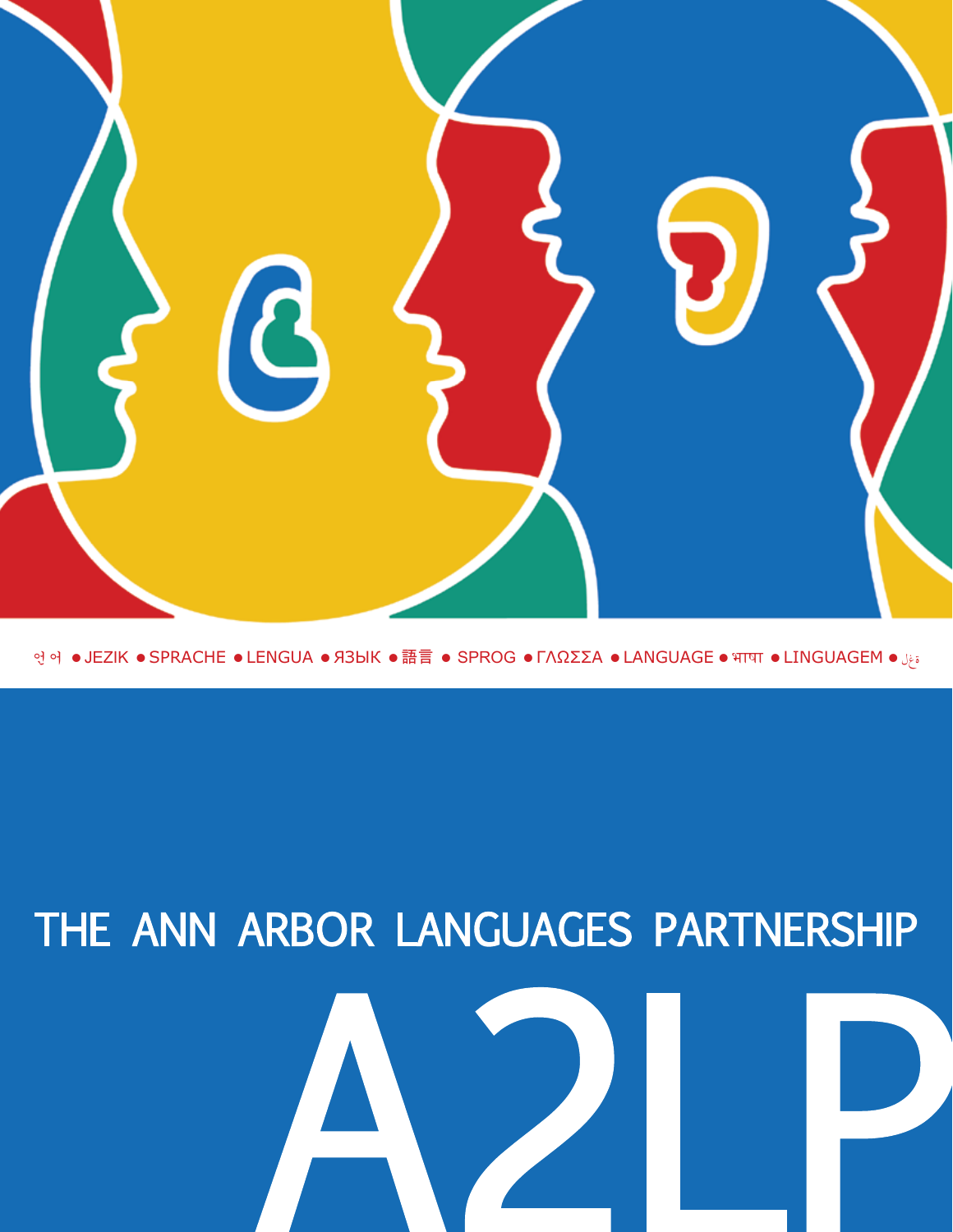

# **SUMMARY**

A collaborative undertaking of the Ann Arbor School District and the Teacher Education Program at the University of Michigan School of Education, the **Ann Arbor Languages Partnership (A2LP)** promotes language diversity, learning, and achievement in the District's schools to make new languages a tool and a resource for all students. As its primary activity, the Partnership will provide instruction in world languages to students in Ann Arbor public schools through a carefully structured teacher education program run by the School of Education. Beginning in September 2009, its first full year of operation, the Partnership will offer Spanish language instruction to third-graders in all 21 elementary schools in Ann Arbor. In September 2010, the program will expand Spanish instruction into the fourth and fifth grades, while continuing in third grade. Once the program is established, other languages may be added. Beginning in its planning year, 2008-09, the Partnership will also support and document the achievement of language-diverse students who are English learners in the District's schools.

## **CORE BELIEFS**

*The Partnership is based on a shared group of core beliefs. These include commitments to plurilingualism and language diversity, to learning in and from experience both in and beyond the classroom, to transparent documentation and assessment that values languages and language learning in a global world, and to the importance of working collaboratively.*

## **Pluri-lingualism and Language Diversity**

New language is a tool and a resource, not a simple school subject. The Partnership is built around the value of dynamic language competence, captured in the concept of 'pluri-lingualism.' Pluri-lingualism holds that all individuals know and use multiple languages to some degree in their daily lives, and that these experiences expand over time through childhood and into adulthood. Unlike the view of 'multilingualism' that emphasizes the parallel notion that individuals do the same things in several languages simultaneously (and are therefore not multi-lingually competent if they cannot), pluri-lingualism argues that an individual's language use is shaped by what s/he wants and needs to do in that language, and those interests and needs shift over time. In recognizing, documenting, and building upon the notion of pluri-lingual competence, this approach values languages as a central tool in sustaining diversity and in supporting social integration within classrooms, schools, communities, and nations.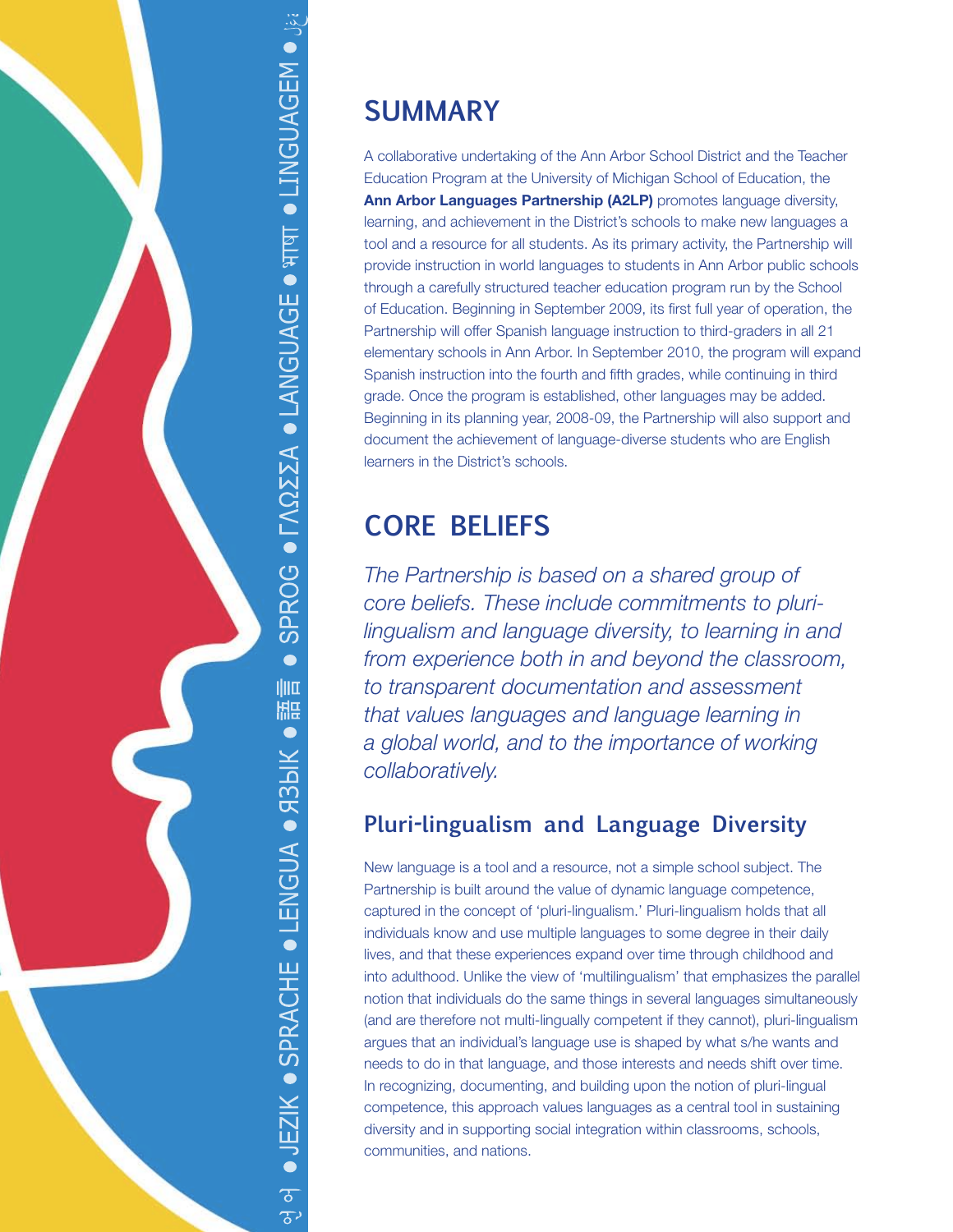### **Learning Language and Teaching in/from Experience**

The Partnership views learning both in and from experience as its central vehicle for both students, who are new to a language, and teachers, who are new to teaching. This focus on experience is structured into the Partnership on three interrelated levels. At the core, students learn from their experiences in their families, community, as well as in the classroom as they develop a 'pluri-lingual' foundation in the world. That **student learning** is supported through classroom instruction by new teachers, who are learning to be language teachers through the clinical experiences of their teacher education program in Partnership classrooms.

These two levels – **student learning** and **teacher learning** - are encompassed by a third level, **professional learning**, that grows out of the collaborative work of District teachers and University faculty as they develop the Partnership. This third level of **professional learning** will contribute to research and innovation that can benefit other districts and teacher education programs. The diagram below summarizes the interaction of these levels:



#### **Transparent Documentation and Assessment of Language Learning and Use**

A major challenge is how to effectively document what students are learning in languages. Conventional testing often falls short in this regard. The evidence of new language learning lies in using it for one's own purposes. Thus assessing plurilingual learning must involve two things. First, capturing the **learner's intentions**—what s/he wants to be able to use the language(s) to do—and then documenting the **learner's performance**—what s/he can do with the new language(s) against those goals. These intentions and uses need to be mapped onto a common framework that is portable across contexts of language use, and can accommodate multiple languages according to common aims.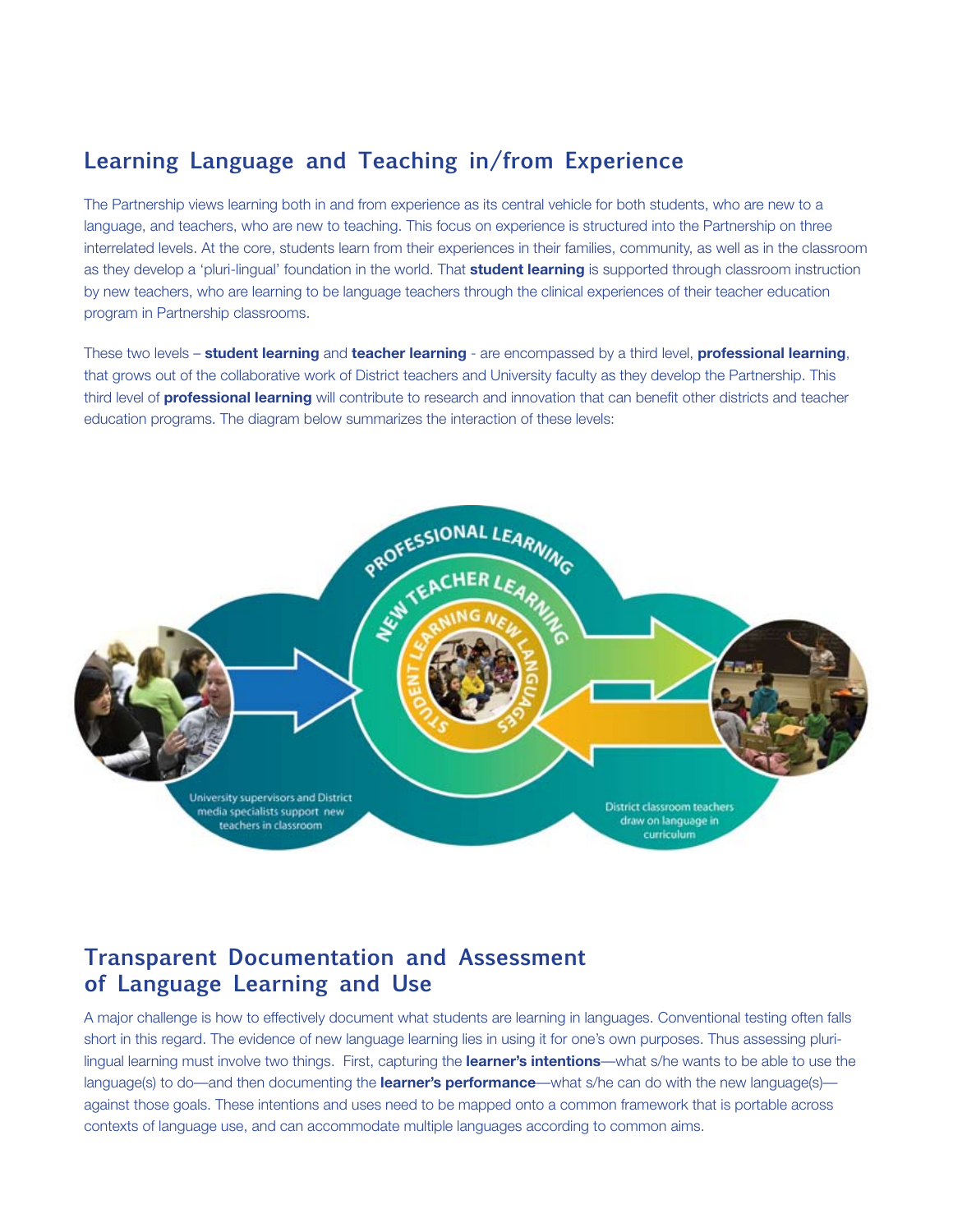Over the last fifteen years the Council of Europe, in conjunction with the European Union, has specified such a framework for language learning, documentation, and use through a policy document known as the **Common European Framework of Reference for Languages and Learning**, or **CEFR**. Language learning and assessment in the Partnership is anchored in this Framework, which will allow and encourage students to document not simply the language(s) they are being formally taught, but also other languages they may use or encounter in their homes and community.

## **Working Collaboratively**

The Partnership presents a genuine collaborative opportunity in which the respective interests, needs, strengths, and resources of the District and University can converge and complement each other. For the District, the design supports and extends language diversity and learning across its elementary schools and supports a pathway that can articulate language learning, from elementary through middle and high school. For the University, the Partnership builds a truly clinical teacher preparation program for world and second language teachers at the elementary—and eventually the secondary levels. The commitment to a multi-year agreement and joint management of activities instantiates this value of sustained collaboration in the Partnership.

# **LANGUAGE CONTENT**

The language to be taught as content in Partnership classrooms is anchored in a framework of outcomes that express what learners 'can do' in the particular language. These outcomes draw on language research and policy work that has been underway in the Council of Europe. **The Common European Framework of Reference for Language and Learning** sets out of 'can do' statements in three domains of language use: **understanding** (the skills of reading and listening), **interaction** (the skills of interactive and presentational speaking), and **writing**. These domains are defined across three levels of 'User:' Basic, Independent, and Proficient. These three levels have been further subdivided:

| <b>BASIC USER</b> |                | <b>INDEPENDENT USER</b> |           | <b>PROFICIENT USER</b>   |                            |
|-------------------|----------------|-------------------------|-----------|--------------------------|----------------------------|
| Breakthrough      | Waystage       | <b>Threshold</b>        | Vantage   | <b>Effective Mastery</b> | Operational<br>Proficiency |
| A1                | A <sub>2</sub> | <b>B1</b>               | <b>B2</b> | C1                       | C <sub>2</sub>             |

Thus the framework of levels is intended to function like an accordion, allowing for greater expansion and detail, yet always within the overall structure. The Partnership will organize classroom teaching and assessments according to these scales, which are now globally accepted not only in Europe, but in much of South America, East Asia, and China. The Framework provides a blueprint of outcome statements, which are then detailed according to specific community needs, interests, and resources. During the planning year (2008-09) of the Partnership, the Basic User—the Breakthrough and Waystage Levels (A1 and A2)—outcomes will be 'localized' into a set of 'level descriptors' that outline particular outcomes relevant to students and families in Ann Arbor schools. These general outcome statements are: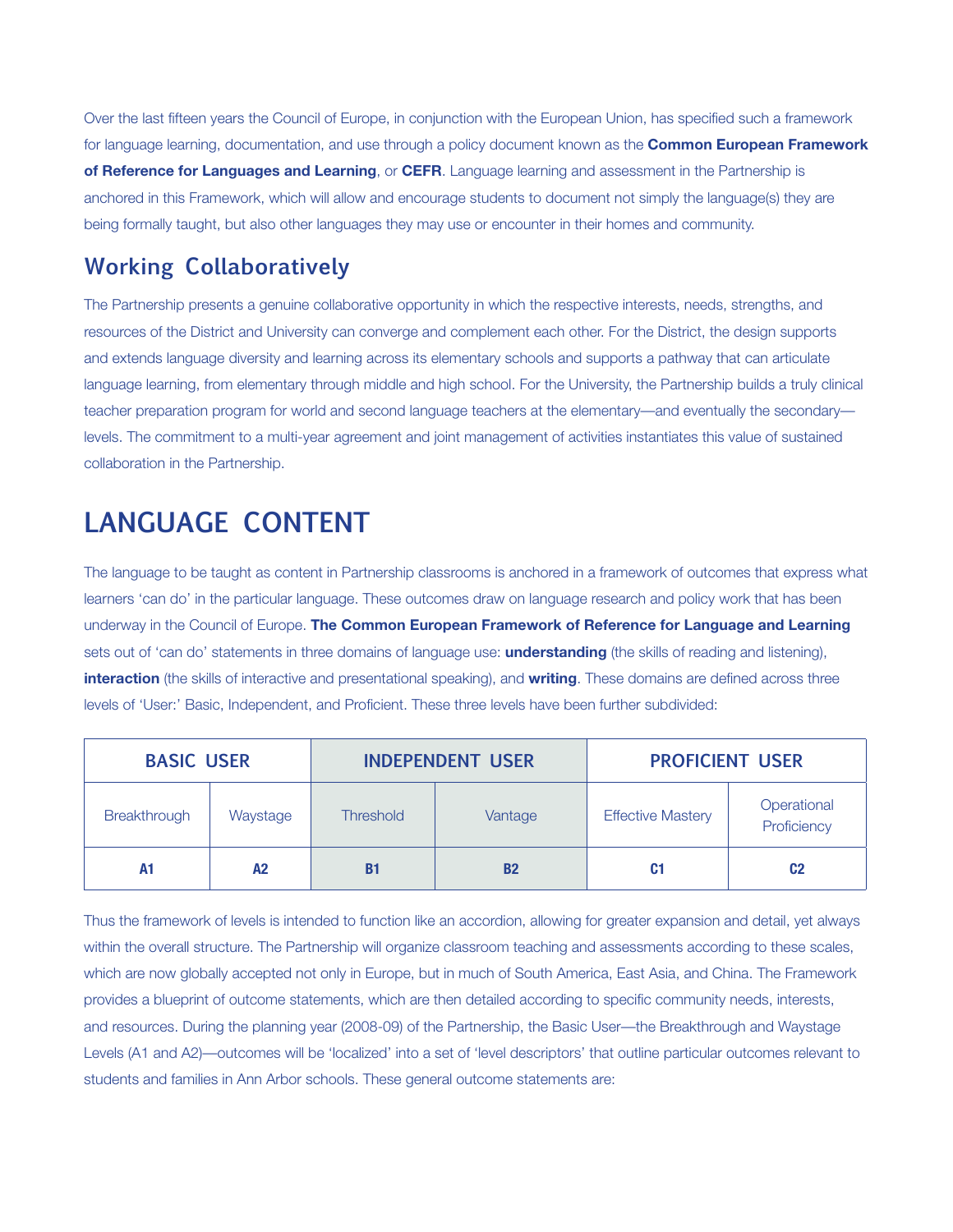

| <b>BASIC</b><br><b>USER</b> | <b>Breakthrough</b><br>A1         | Can understand and use familiar everyday expressions and very basic phrases<br>aimed at the satisfaction of needs of a concrete type. Can introduce him/herself<br>and others and can ask and answer questions about personal details such as<br>where he/she lives, people he/she knows and things he/she has. Can interact in a<br>simple way provided the other person talks slowly and clearly and is prepared to<br>help.                                              |
|-----------------------------|-----------------------------------|-----------------------------------------------------------------------------------------------------------------------------------------------------------------------------------------------------------------------------------------------------------------------------------------------------------------------------------------------------------------------------------------------------------------------------------------------------------------------------|
|                             | <b>Waystage</b><br>A <sub>2</sub> | Can understand sentences and frequently used expressions related to areas<br>of most immediate relevance (e.g. very basic personal and family information,<br>shopping, local geography, employment). Can communicate in simple and routine<br>tasks requiring a simple and direct exchange of information on familiar and routine<br>matters. Can describe in simple terms aspects of his/her background, immediate<br>environment and matters in areas of immediate need. |

Through the localization process in the Partnership's pilot year, stakeholders—District teachers, University faculty, students, parents, and community members—will expand the specifics within this global Framework. In this process the classroom curriculum will be developed and sequenced. However, because the Framework links intention to use, and is articulated from the language learner/user's perspective, it can capture any and all experiences with languages, both in and outside of the classroom. Students can document these experiences according to their goals and progress on the Framework. Thus language learning in the Partnership is less about "covering" prescribed content than encountering, using, and mastering content to meet needs.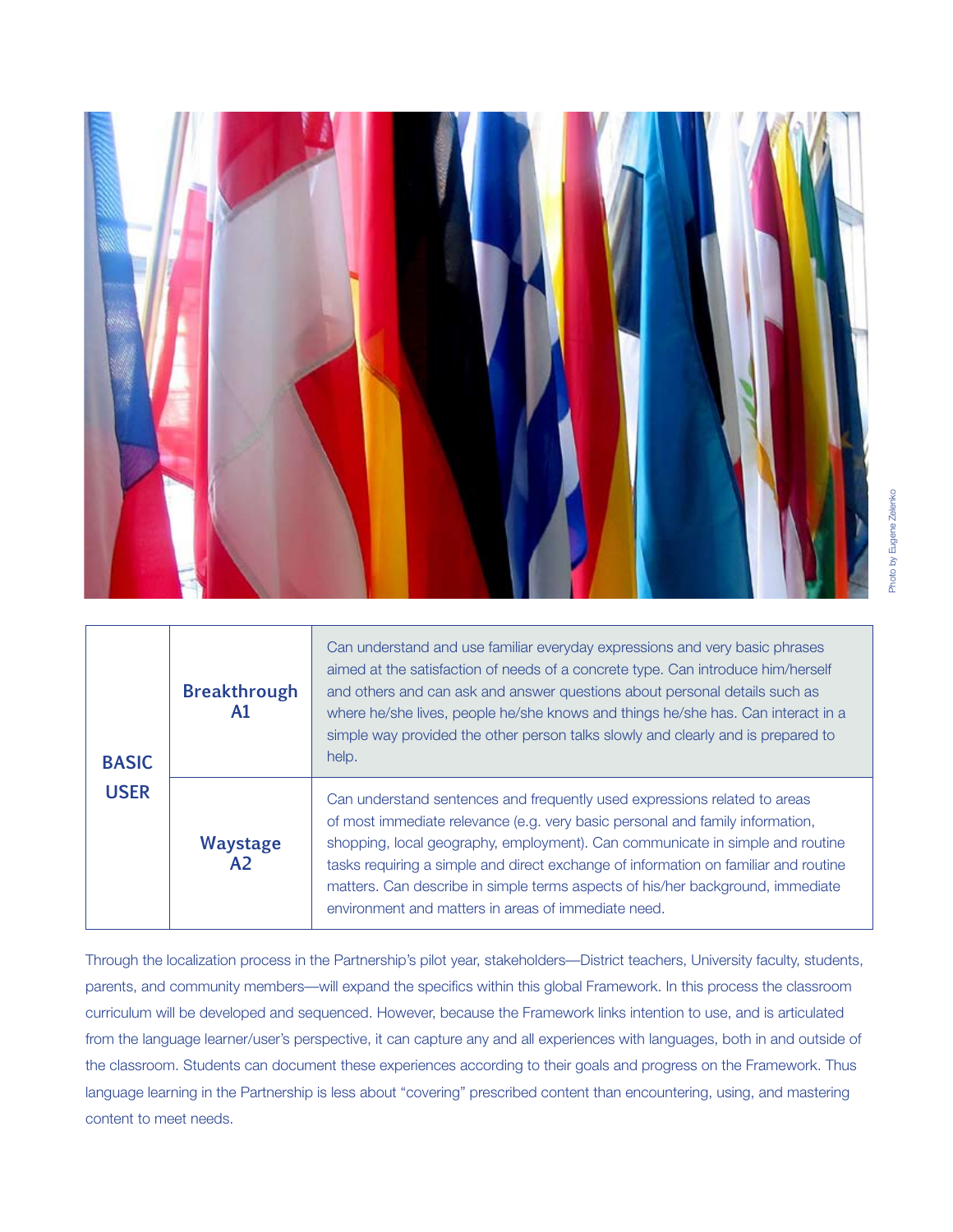

## **CLASSROOM INSTRUCTION AND TEACHER PREPARATION**

In 2009-10, which will be the first operational year, third-graders will receive two 30-minute periods of Spanish per week. Apprentice teachers at the University of Michigan will provide the instruction;

they will be assessed for their Spanish language proficiency on entering the program and then receive intensive training in classroom pedagogy. Once in District classrooms, they will be supported and supervised by a collaborative team that will include faculty and field supervisors from the School of Education and some District personnel.

The media center specialists in the building will act as mentors for the apprentice teachers, assisting them as they think through issues such as school culture, classroom management, and individual differences among students. In this way, the apprentice teachers will receive input, support, and supervision for content and pedagogical issues from the University supervisors, while they are coached and supported in issues of professional role and school/District culture by the media specialist.

## **DOCUMENTATION AND ASSESSMENT**

Because this educational program is outcomes-driven, rather than conventionally curriculum-based, processes that document and assess what students 'can do' in the new language—their learning and progress—are critically important.

#### **The Language Portfolio process**

Through the **Common European Framework**, students will have access to the **Language Portfolio**, a public-domain documentation process organized and supported by the Council of Europe. The **Language Portfolio** includes three parts: an **individual learning history**, which captures the student's evolving experiences with other languages and cultures both in and out of school; a **self-assessment and statement of goals** using the 'can do' levels of the Framework; and **documentation of achievement** of those goals including external assessments, project work, and other evidence.

The **Language Portfolio** is designed to be dynamic and to reflect the learner's interests, achievements, and goals over time. It can include multiple languages and, in many European contexts, is increasingly used for employment and study outside one's own country. The Language Portfolio can be maintained in print form; however, it is often undertaken digitally through a web-based system, which will be available to Partnership students.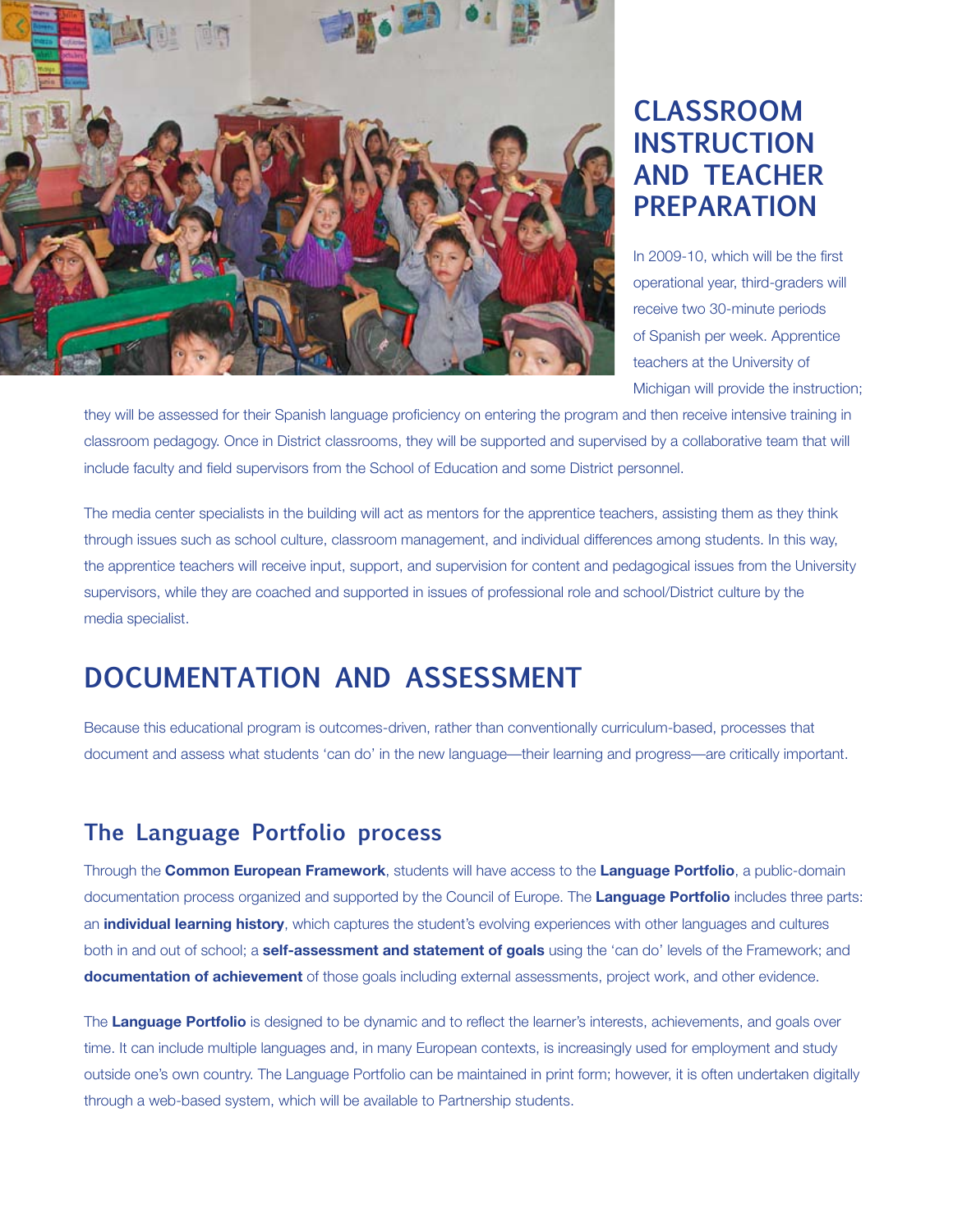#### **ASSET Languages Assessments**

To provide external documentation as part of the **Language Portfolio**, the Partnership has organized an on-going collaboration with the **University of Cambridge Assessments**, which is directing Council of Europe work with the **Common European Framework** in England. The **University of Cambridge Assessments** has



developed and oversees the administration of a set of Framework-based assessments in 31 'community' (or heritage) languages in British schools through the **ASSET Languages Program**. The Partnership has entered into a research and practice agreement with **University of Cambridge Assessments** to use the ASSET Spanish language assessments. These assessments, which are designed for elementary school learners, are primarily teacher-led, though they can also include centrally administered versions as well. They are tied directly to the Framework and the Language Portfolio process, and will serve as a tool and benchmark in the localization process as we develop local level descriptors.

## **ORGANIZATIONAL STRUCTURE**

To organize the Partnership, the District and the University have entered into a multi-year Memorandum of Understanding. The intent is to commit to the time and human resources that such a collaborative undertaking will require. The Memorandum calls for the recruitment, in the pilot year, of a Partnership coordinator, which will be jointlya funded by the District and the University. The Partnership will be advised by a community committee, which will be chaired by the Superintendent and the University's Director of Teacher Education. Planning and operations will be directly overseen by the District's Administrator for Elementary Education and the University's Senior Lecturer in World Languages.

During the pilot year (2008-2009), several Working Groups will be formed to:

- Localize the Common European Framework by developing the appropriate level descriptors in Spanish. This becomes the map for curriculum/instructional planning.
- Collect and determine a set of core teaching practices for classroom instruction. These will be based on level outcomes, general third grade curriculum, and best practices in teaching new languages to young learners.
- Move forward on the assessment and documentation process. This will entail receiving training from the Council of Europe on the Language Portfolio and University of Cambridge on the ASSET Languages assessments, and meshing these with media resources in the schools.
- Defining and developing the mentoring activities at the school level.